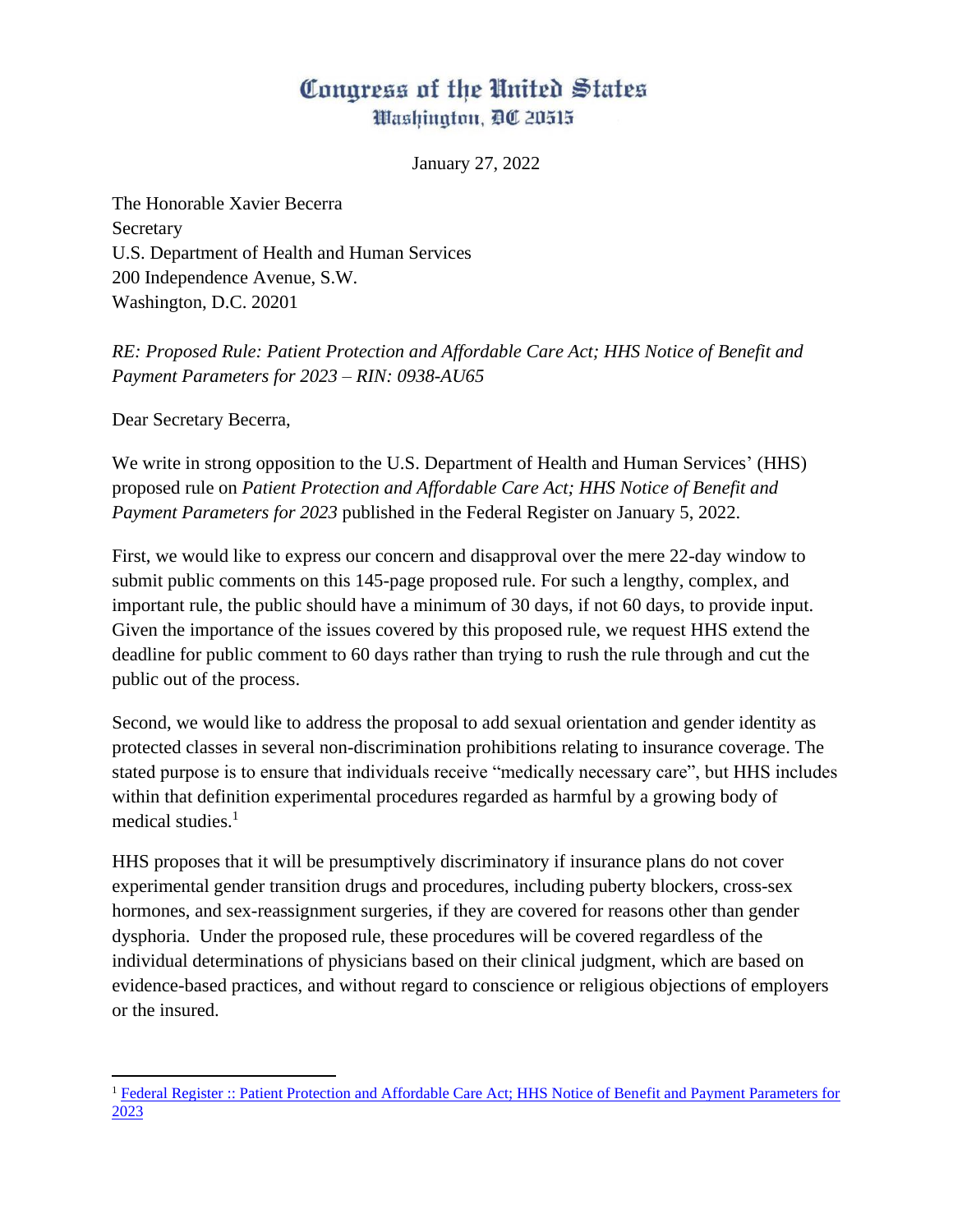Mandating coverage of these services will harm patients as there is growing evidence that these gender transition procedures can be harmful, especially for minors.<sup>2</sup> Under the Obama Administration, the Centers for Medicare and Medicaid Services (CMS) stated that, "there is not enough evidence to determine whether gender reassignment surgery improves health outcomes for [patients] with gender dysphoria."<sup>3</sup> As a result, CMS declined to issue a national coverage determination for such procedures under the Medicare program.<sup>4</sup>

Other countries have also found these procedures can lead to harmful health outcomes, especially for minors. A 2020 study commissioned by England's National Institute for Health and Care Excellence found very low evidence for the effectiveness of puberty blockers and cross-sex hormones.<sup>5</sup> England's High Court of Justice prohibited such treatments in young children due to the risks of permanent physical and psychological harm. (The decision was later reversed on procedural grounds, and is currently on further appeal). <sup>6</sup> Sweden's leading medical research institute recently announced it is ending the practice of prescribing puberty blockers and crosssex hormones to minors citing the highly uncertain risk/benefit ratio of hormonal interventions for minors.<sup>7</sup> Finland has also changed course and is focused on psychotherapy for minors.<sup>8</sup> Psychotherapists in Australia and New Zealand also emphasized the importance of mental health treatments before further procedure decisions are made.<sup>9</sup>

This growing body of research should put a pause on HHS's decision to mandate coverage of experimental, harmful, sterilizing, and irreversible procedures. At a minimum, insurers should not be required to cover such procedures for minors. There is a growing number of individuals

REASSIGNMENT SURGERY (CAG-00446N), August 30, 2016[, https://www.cms.gov/medicare-coverage](https://www.cms.gov/medicare-coverage-database/details/nca-decision-memo.aspx?NCAId=282&CoverageSelection=National&KeyWord=gender+reassignment+surgery&KeyWordLookUp=Title&KeyWordSearchType=And&bc=gAAAACAACAAAAA%3D%3D&)[database/details/nca-decision-](https://www.cms.gov/medicare-coverage-database/details/nca-decision-memo.aspx?NCAId=282&CoverageSelection=National&KeyWord=gender+reassignment+surgery&KeyWordLookUp=Title&KeyWordSearchType=And&bc=gAAAACAACAAAAA%3D%3D&)

[memo.aspx?NCAId=282&CoverageSelection=National&KeyWord=gender+reassignment+surgery&KeyWordLook](https://www.cms.gov/medicare-coverage-database/details/nca-decision-memo.aspx?NCAId=282&CoverageSelection=National&KeyWord=gender+reassignment+surgery&KeyWordLookUp=Title&KeyWordSearchType=And&bc=gAAAACAACAAAAA%3D%3D&) [Up=Title&KeyWordSearchType=And&bc=gAAAACAACAAAAA%3D%3D&.](https://www.cms.gov/medicare-coverage-database/details/nca-decision-memo.aspx?NCAId=282&CoverageSelection=National&KeyWord=gender+reassignment+surgery&KeyWordLookUp=Title&KeyWordSearchType=And&bc=gAAAACAACAAAAA%3D%3D&)

<sup>5</sup> National Institute for Health and Care Excellence (England), *Evidence Review: Gonadotrophin releasing hormone analogues for children and adolescents with gender dysphoria* (11 March 2021),

<sup>8</sup> Summary of a recommendation by COHERE 16.6.2020 Finland. COHERE website:

[https://www.medscape.com/viewarticle/960390.](https://www.medscape.com/viewarticle/960390)

<sup>2</sup> [Summary of Studies Regarding Risks Associated With Transgender Medical Interventions —](https://www.transgendermandate.org/research) HHS Transgender [Mandate](https://www.transgendermandate.org/research)

<sup>&</sup>lt;sup>3</sup> [Proposed Decision Memo for Gender Dysphoria and Gender Reassignment Surgery \(CAG-00446N\) \(cms.gov\)](https://www.cms.gov/medicare-coverage-database/details/nca-proposed-decision-memo.aspx?NCAId=282)

<sup>&</sup>lt;sup>4</sup> Centers for Medicare and Medicaid Services, Decision Memo for GENDER Dysphoria and GENDER

[https://www.evidence.nhs.uk/document?id=2334888&returnUrl=search%3ffrom%3d2020-01-](https://www.evidence.nhs.uk/document?id=2334888&returnUrl=search%3ffrom%3d2020-01-01%26q%3dgender%2bdysphoria%26sp%3don%26to%3d2021-03-31) [01%26q%3dgender%2bdysphoria%26sp%3don%26to%3d2021-03-31.](https://www.evidence.nhs.uk/document?id=2334888&returnUrl=search%3ffrom%3d2020-01-01%26q%3dgender%2bdysphoria%26sp%3don%26to%3d2021-03-31)

<sup>6</sup> Royal Courts of Justice, High Court of Justice Administrative Court, *Bell v. Tavistock*, January 1, 2020, (Case No: CO/60/2020), [https://www.judiciary.uk/wp-content/uploads/2020/12/Bell-v-Tavistock-Judgment.pdf.](https://www.judiciary.uk/wp-content/uploads/2020/12/Bell-v-Tavistock-Judgment.pdf)

<sup>7</sup> [Sweden's Karolinska Ends All Use of Puberty Blockers and Cross-Sex Hormones for Minors Outside of Clinical](https://segm.org/Sweden_ends_use_of_Dutch_protocol)  [Studies | SEGM.](https://segm.org/Sweden_ends_use_of_Dutch_protocol) The Karolinska Institute is responsible for selecting the annual Nobel Prize winner for medicine. [https://ki.se/en/about.](https://ki.se/en/about)

[https://palveluvalikoima.fi/en/frontpage.](https://palveluvalikoima.fi/en/frontpage) The Council for Choices in Health Care in Finland (COHERE Finland) works in conjunction with the Ministry of Social Affairs and Health, [www.palveluvalikoima.fi.](http://www.palveluvalikoima.fi/)

<sup>9</sup> Becky McCall, Psychiatrists Shift Stance on Gender Dysphoria, Recommend Therapy. Medscape. October 7, 2021.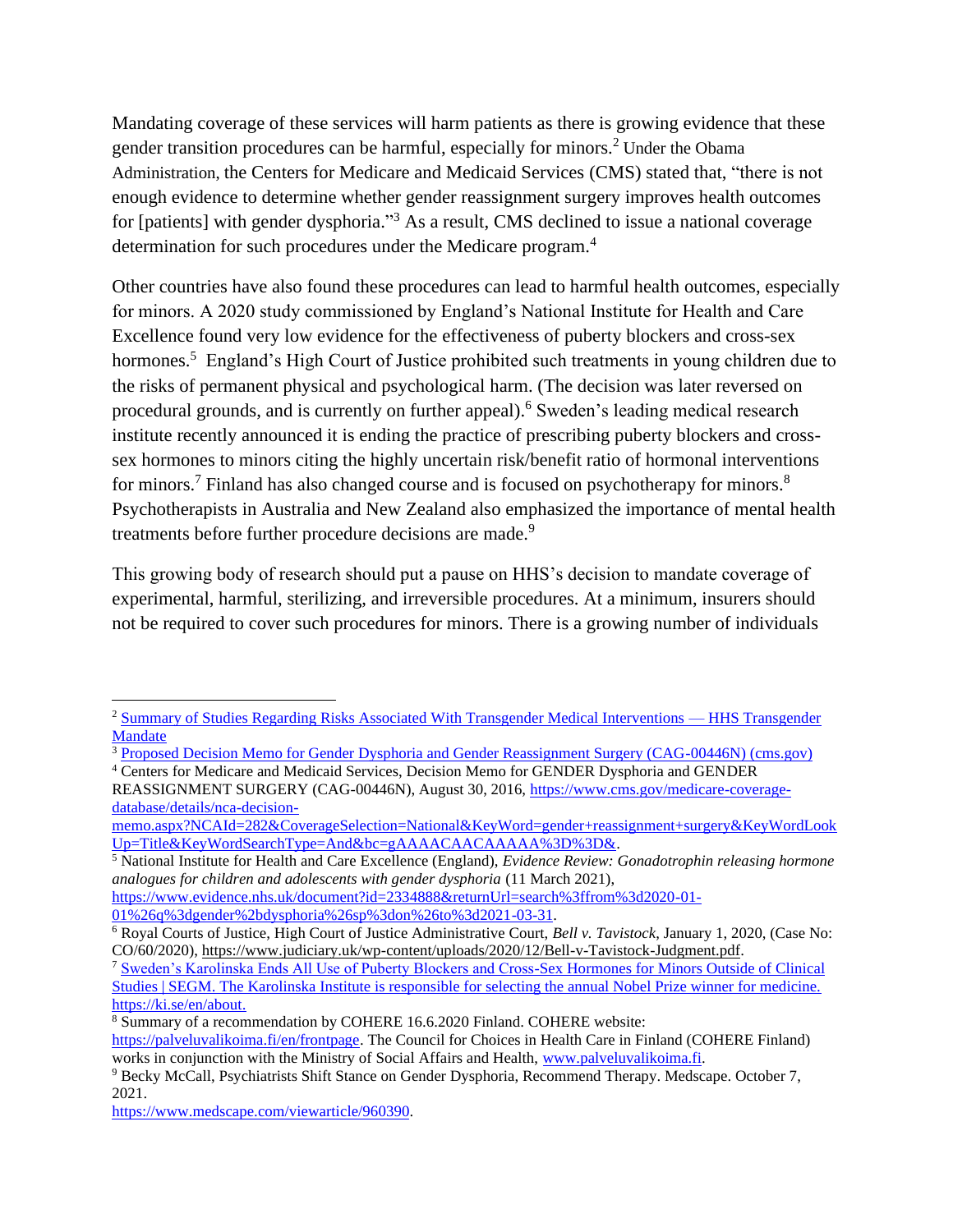who had irreversible procedures, which they later came to regret.<sup>10</sup> Introducing cross-sex hormones, destroying fertility, or removing healthy breasts, genitals, or reproductive organs in the case of a minor is irreversible.<sup>11</sup> And concerns about outcomes from these procedures has increased.<sup>12</sup> Puberty blockers negatively impact bone density, social and emotional maturation, other aspects of development, and can have mixed results on mental health.<sup>13</sup> A Swedish teen who underwent medical transition and then de-transitioned said, "they're experimenting on young people…we're guinea pigs."<sup>14</sup>

Given the growing body of medical research that shows that these procedures are medically harmful, the final rule should remove the mandate on insurers to cover these. At a minimum, it should clarify whether an insurance company that regularly covers or pays for hysterectomy or

[https://www.svtplay.se/video/33358590/uppdrag-granskning/mission-investigate-trans-children-avsnitt-1.](https://www.svtplay.se/video/33358590/uppdrag-granskning/mission-investigate-trans-children-avsnitt-1)

<sup>10</sup> Littman, L. (2021). Individuals Treated for Gender Dysphoria with Medical and/or Surgical Transition Who Subsequently Detransitioned: A Survey of 100 Detransitioners. *Arch Sex Behav* 50, 3353–3369. [https://link.springer.com/article/10.1007/s10508-021-02163-w.](https://link.springer.com/article/10.1007/s10508-021-02163-w)

<sup>&</sup>lt;sup>11</sup> Levine SB. Ethical Concerns About Emerging Treatment Paradigms for Gender Dysphoria. J Sex Marital Ther. 2018 Jan 2;44(1):29-44. doi: 10.1080/0092623X.2017.1309482 [https://pubmed.ncbi.nlm.nih.gov/28332936/.](https://pubmed.ncbi.nlm.nih.gov/28332936/) Epub 2017 Apr 19. PMID: 28332936. [https://pubmed.ncbi.nlm.nih.gov/28332936/.](https://pubmed.ncbi.nlm.nih.gov/28332936/) Blog, "Gender-affirming hormone in children and adolescents," BMJ

EBM Spotlight. February 25, 2019. [https://blogs.bmj.com/bmjebmspotlight/2019/02/25/gender-affirming-hormone](https://blogs.bmj.com/bmjebmspotlight/2019/02/25/gender-affirming-hormone-in-children-and-adolescents-evidence-review/)[in-children-and-adolescents-evidence-review/.](https://blogs.bmj.com/bmjebmspotlight/2019/02/25/gender-affirming-hormone-in-children-and-adolescents-evidence-review/) Clayton, A. The Gender Affirmative Treatment Model for Youth with Gender Dysphoria: A Medical Advance or Dangerous Medicine?. *Arch Sex Behav* (2021). [https://doi.org/10.1007/s10508-021-02232-0.](https://doi.org/10.1007/s10508-021-02232-0)

<sup>&</sup>lt;sup>12</sup> For example, see the following recent publications: Malone, W., D'Angelo, R., Beck, S., Mason, J., & Evans, M. (2021). Puberty blockers for gender dysphoria: the science is far from settled. The Lancet Child & Adolescent Health, 5(9), e33-e34. [https://doi.org/10.1016/S2352-4642\(21\)00235-2;](https://doi.org/10.1016/S2352-4642(21)00235-2) Griffin, L., et al., supra n.5; Entwistle, K. (2020). Debate: Reality check – Detransitioner's testimonies require us to rethink gender dysphoria. Child and Adolescent Mental Health, camh.12380, [https://doi.org/10.1111/camh.12380;](https://doi.org/10.1111/camh.12380) Hruz, P. W. (2020). Deficiencies in Scientific Evidence for Medical Management of Gender Dysphoria. The Linacre Quarterly, 87(1), 34–42. [https://doi.org/10.1177/0024363919873762;](https://doi.org/10.1177/0024363919873762) Levine, S.B. (2021). Reflections on the Clinician's Role with Individuals Who Self-identify as Transgender. *Arch Sex Behav* 50, 3527–3536, [https://doi.org/10.1007/s10508-021-](https://doi.org/10.1007/s10508-021-02142-1) [02142-1.](https://doi.org/10.1007/s10508-021-02142-1) Levine SB. Correction to: Reflections on the Clinicians Role with Individuals Who Self-identify as Transgender. Archives of Sexual Behavior. 2021 Nov;50(8):3537. DOI: 10.1007/s10508-021-02195-2. PMID: 34725753.

<sup>&</sup>lt;sup>13</sup> National Institute for Health and Care Excellence (NICE), Evidence review: Gonadotrophin releasing hormone analogues for children and adolescents with gender dysphoria, NHS England, 11 March 2021.

[https://www.evidence.nhs.uk/document?id=2334888&returnUrl=search%3fq%3dtransgender%26s%3dDate.](https://www.evidence.nhs.uk/document?id=2334888&returnUrl=search%3fq%3dtransgender%26s%3dDate) Puberty blockers have significant effects on bone density, during a time of important bone growth. Biggs, Michael. "Revisiting the effect of GnRH analogue treatment on bone mineral density in young adolescents with gender dysphoria" Journal of Pediatric Endocrinology and Metabolism, vol. 34, no. 7, 2021, pp. 937-

<sup>939.</sup> [https://doi.org/10.1515/jpem-2021-0180.](https://doi.org/10.1515/jpem-2021-0180) Carmichael, P., et al., supra n.7; de Vries ALC, Steensma TD, Doreleijers TAH, and Cohen-Kettenis PT. Puberty suppression in adolescents with gender identity disorder: A prospective follow-up study. J Sex Med 2011;8:2276–2283[. https://www.jsm.jsexmed.org/article/S1743-](https://www.jsm.jsexmed.org/article/S1743-6095(15)33617-1/pdf)

[<sup>6095\(15\)33617-1/</sup>pdf.](https://www.jsm.jsexmed.org/article/S1743-6095(15)33617-1/pdf) Abigail Shrier, "Top Trans Doctors Blow the Whistle on 'Sloppy Care,'" Common Sense, October 4, 2021[. https://bariweiss.substack.com/p/top-trans-doctors-blow-the-whistle;](https://bariweiss.substack.com/p/top-trans-doctors-blow-the-whistle) Bell v. Tavistock and Portman Trust, High Court of Justice, Royal Courts of Justice, January 12, 2020. Bell -v- [Tavistock judgment](https://www.judiciary.uk/wp-content/uploads/2020/12/Bell-v-Tavistock-Judgment.pdf)  [\(judiciary.uk\).](https://www.judiciary.uk/wp-content/uploads/2020/12/Bell-v-Tavistock-Judgment.pdf)

<sup>&</sup>lt;sup>14</sup> Mission: Investigate. Trans Children ("Trans Train 4"), November 26, 2021.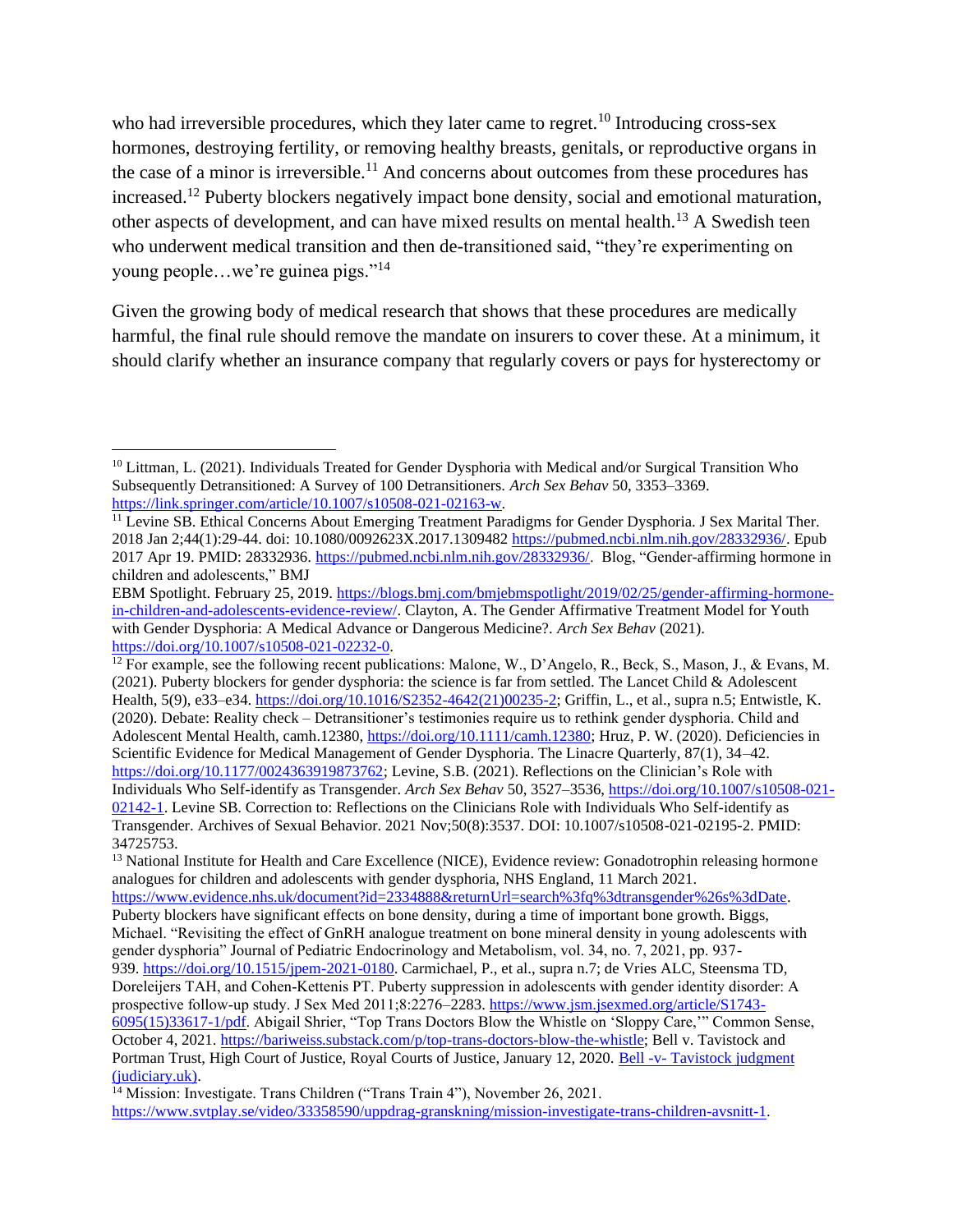mastectomy services for reasons unrelated to gender dysphoria is now required to cover and pay for such services to treat gender dysphoria or for sex-reassignment purposes.

Third, for decades, Congress has made consistent and clear attempts in federal law to protect rights of conscience and religious freedom for those in the health industry including for insurers, but while paying lip service to those protections, HHS has been systematically undermining religious freedom and conscience protections. Compliance and enforcement with the law improved when HHS established a Conscience and Religious Freedom Division within its Office for Civil Rights (OCR) in 2018. However, that Division has been eliminated and its work redelegated (if at all) from the career professionals to non-subject matter experts. In this proposed rule, there is one line that states, "[i]n enforcing the nondiscrimination provisions in the corresponding CMS regulations, HHS will comply with laws protecting the exercise of conscience and religion, including the Religious Freedom Restoration Act (42 U.S.C. 2000bb through 2000bb–4) and all other applicable legal requirements."<sup>15</sup> HHS should provide clear and robust protections—as multiple courts have ruled are required—to insurance entities, employers, and individuals who have deeply held religious beliefs or other conscience objections to covering experimental and harmful procedures.

At a minimum, HHS should provide a clear process by which insurers and the insured can receive an up-front exemption when they have a religious or conscience objection to paying for a plan that covers experimental drugs and procedures that can prove harmful.

Sincerely,

. NLA

Member of Congress U.S. Senator

Jeff Duncan Cindy Hyde-Smith Member of Congress U.S. Senator

G) Marll

Doug LaMalfa Roger Marshall, M.D.

gde-Spith

<sup>15</sup> [https://www.federalregister.gov/documents/2022/01/05/2021-28317/patient-protection-and-affordable-care-act](https://www.federalregister.gov/documents/2022/01/05/2021-28317/patient-protection-and-affordable-care-act-hhs-notice-of-benefit-and-payment-parameters-for-2023)[hhs-notice-of-benefit-and-payment-parameters-for-2023](https://www.federalregister.gov/documents/2022/01/05/2021-28317/patient-protection-and-affordable-care-act-hhs-notice-of-benefit-and-payment-parameters-for-2023)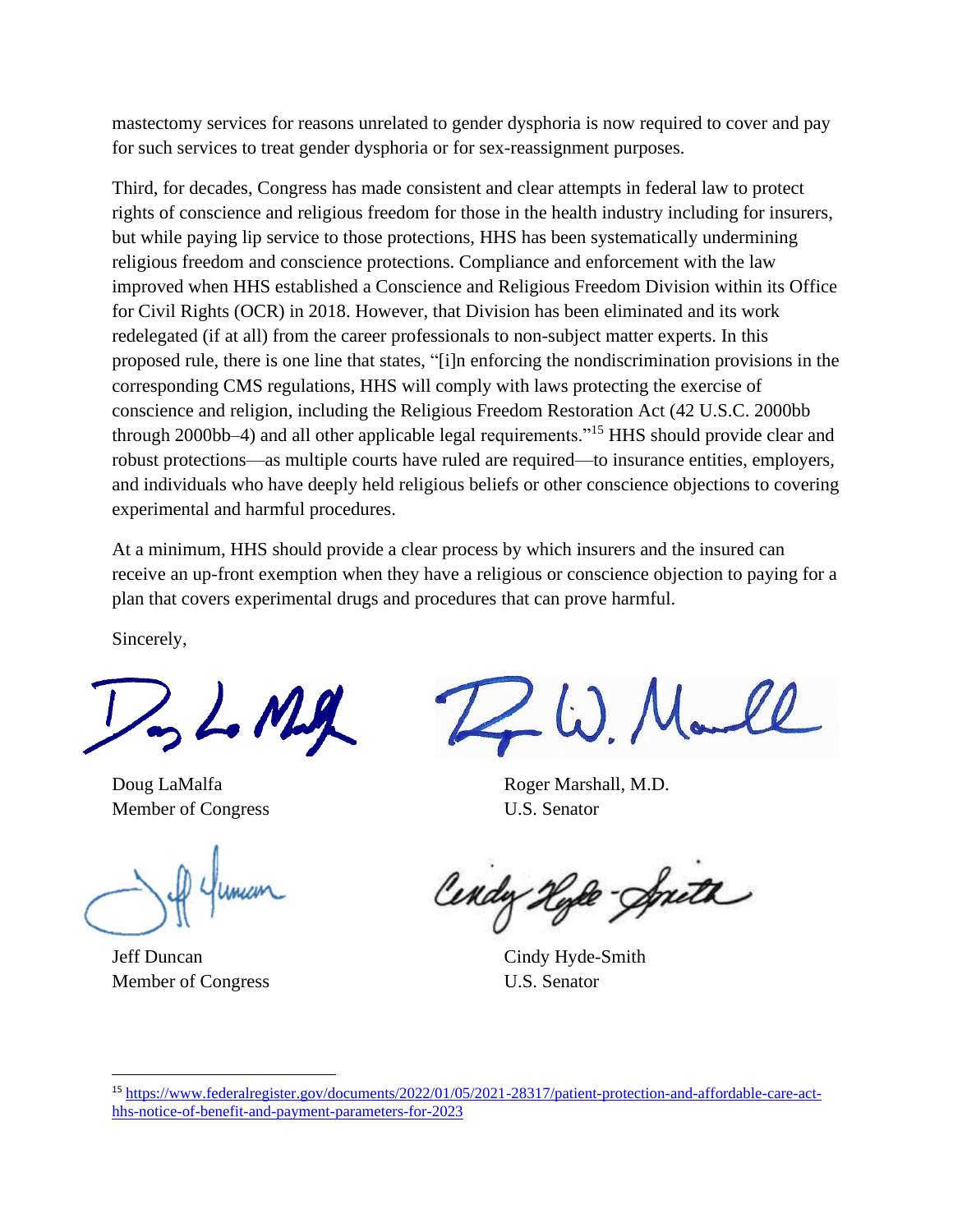old Normea

Ralph Norman Marsha Blackburn Member of Congress U.S. Senator

Harsha Mackburn

and R. Will

Randy K. Weber James M. Inhofe Member of Congress U.S. Senator

Garret Graves James Lankford Member of Congress U.S. Senator

Ronny L. Jackson, M.D. Lauren Boebert Member of Congress Member of Congress

Diana Harshbarger

Michael Cloud Ted Budd Member of Congress Member of Congress

aure

Sal 2 Bully Carte

Diana Harshbarger **Earl L. "Buddy" Carter** Member of Congress Member of Congress